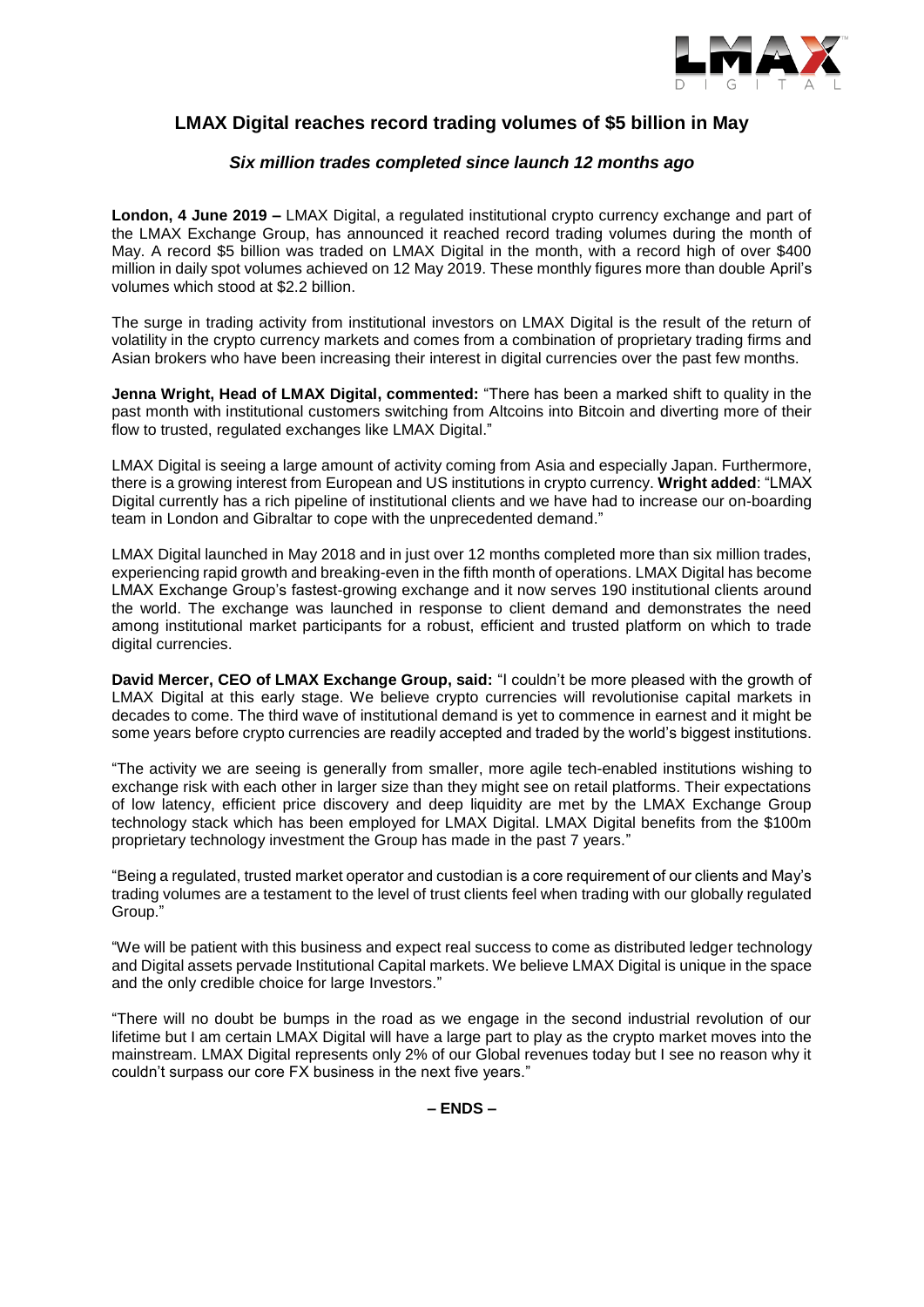

#### **For further information, please contact:**

#### **FTI Consulting** [LMAXExchange@fticonsulting.com](mailto:LMAXExchange@fticonsulting.com)

#### **Notes to Editors**

# **About LMAX Digital:**

[LMAX Digital](http://www.lmaxdigital.com/) is a regulated institutional crypto currency exchange, run by the [LMAX Exchange](http://www.lmax.com/)  [Group,](http://www.lmax.com/) which also operates several leading FCA regulated trading venues for FX, metals and indices. Based on proven, proprietary technology from LMAX Exchange, LMAX Digital allows global institutions to acquire, trade and hold the most liquid digital assets, Bitcoin, Ethereum, Litecoin, Bitcoin Cash and XRP, safely and securely.

LMAX Digital delivers complete transparency, open access and a level playing field for all crypto currency market participants, within a secure and trusted trading environment.

LMAX Digital is regulated by the Gibraltar Financial Services Commission (GFSC) as a DLT provider for execution and custody services.

#### **Key differentiators of LMAX Digital include:**

- Trusted, secure trading environment based on LMAX Exchange proven technology
- One public rulebook for all members
- Central limit order book (CLOB) with streaming, firm institutional liquidity
- Safe and secure hot/cold/vault multi-signature wallets
- Full custodian solution

#### **Key execution facts:**

- Matching latency under 180μs
- High throughput >100,000 messages/second
- Superior exchange performance: uptime 100%
- All orders time-stamped in microseconds (receipt to execution)

# **LMAX Digital:** [www.lmaxdigital.com](http://www.lmaxdigital.com/)

### **About the LMAX Exchange Group:**

LMAX Exchange Group (LMAX Exchange) is a leading player in global capital markets that operates multiple institutional execution venues for FX and crypto currency trading.

Leading the transformation of the global FX marketplace to transparent, fair, precise and consistent execution, LMAX Exchange has been widely recognised for industry innovation and award-winning proprietary technology. The Group's portfolio includes LMAX Exchange (FCA regulated MTF), LMAX Global (FCA regulated Broker) and LMAX Digital, the institutional crypto currency exchange.

Servicing funds, banks, brokerages, asset managers and proprietary trading firms, the company offers an anonymous, regulated and rules-based trading environment with strict price and time priority order execution at ultra-low latency. Clients benefit from access to real-time streaming market and trade data, which enables the control of execution quality and total trading costs.

LMAX Exchange operates a global exchange infrastructure with matching engines in London, New York and Tokyo. The company's institutional client base spans over 100 countries.

LMAX Exchange Group [www.lmax.com](http://www.lmax.com/)

#### **LMAX Exchange Group – Awards:**